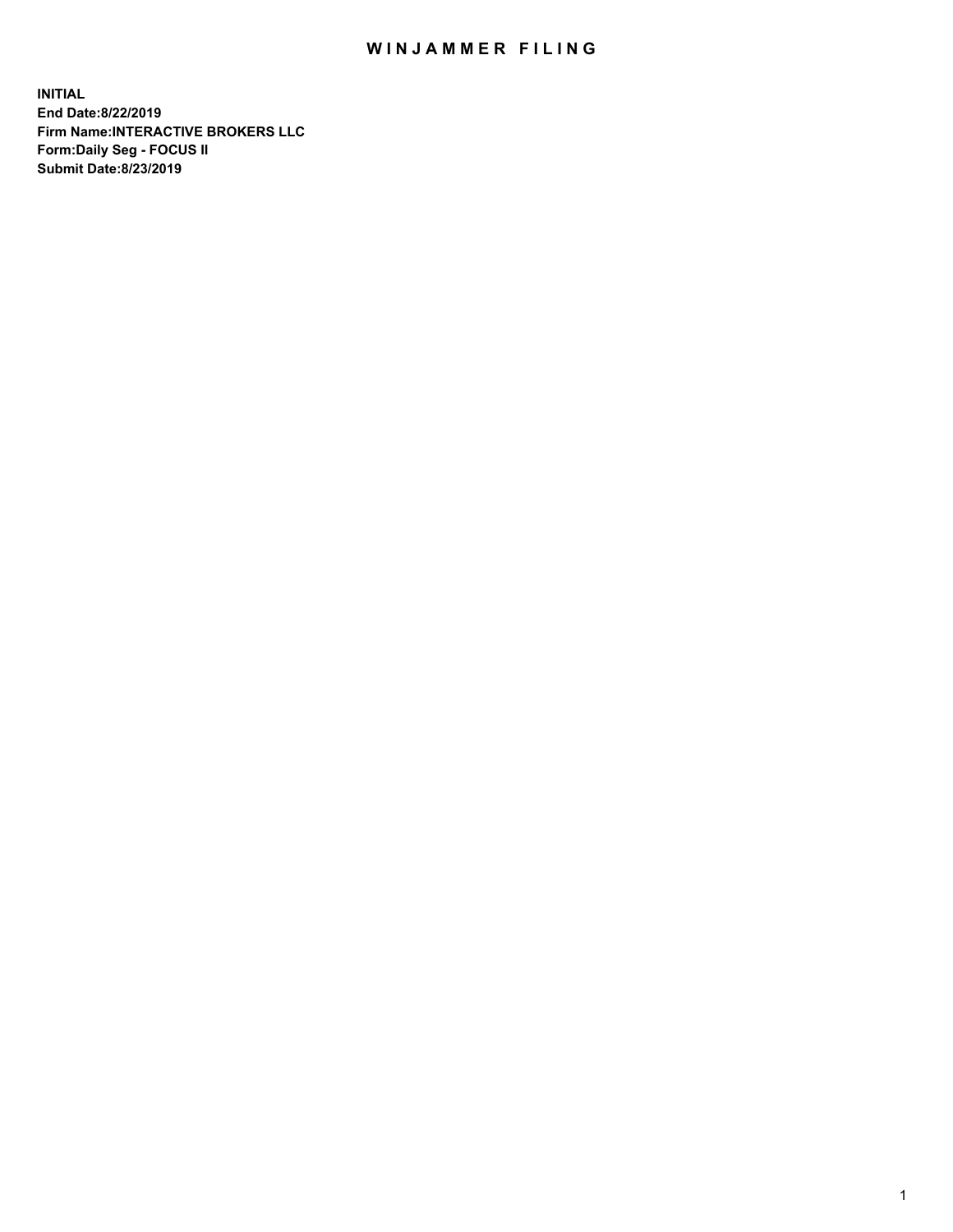**INITIAL End Date:8/22/2019 Firm Name:INTERACTIVE BROKERS LLC Form:Daily Seg - FOCUS II Submit Date:8/23/2019 Daily Segregation - Cover Page**

| Name of Company                                                                                                                                                                                                                                                                                                                | <b>INTERACTIVE BROKERS LLC</b>                                                   |
|--------------------------------------------------------------------------------------------------------------------------------------------------------------------------------------------------------------------------------------------------------------------------------------------------------------------------------|----------------------------------------------------------------------------------|
| <b>Contact Name</b>                                                                                                                                                                                                                                                                                                            | James Menicucci                                                                  |
| <b>Contact Phone Number</b>                                                                                                                                                                                                                                                                                                    | 203-618-8085                                                                     |
| <b>Contact Email Address</b>                                                                                                                                                                                                                                                                                                   | jmenicucci@interactivebrokers.c<br>om                                            |
| FCM's Customer Segregated Funds Residual Interest Target (choose one):<br>a. Minimum dollar amount: ; or<br>b. Minimum percentage of customer segregated funds required:% ; or<br>c. Dollar amount range between: and; or<br>d. Percentage range of customer segregated funds required between:% and%.                         | <u>0</u><br>$\overline{\mathbf{0}}$<br>155,000,000 245,000,000<br>0 <sub>0</sub> |
| FCM's Customer Secured Amount Funds Residual Interest Target (choose one):<br>a. Minimum dollar amount: ; or<br>b. Minimum percentage of customer secured funds required:% ; or<br>c. Dollar amount range between: and; or<br>d. Percentage range of customer secured funds required between:% and%.                           | <u>0</u><br>$\overline{\mathbf{0}}$<br>80,000,000 120,000,000<br>0 <sub>0</sub>  |
| FCM's Cleared Swaps Customer Collateral Residual Interest Target (choose one):<br>a. Minimum dollar amount: ; or<br>b. Minimum percentage of cleared swaps customer collateral required:% ; or<br>c. Dollar amount range between: and; or<br>d. Percentage range of cleared swaps customer collateral required between:% and%. | <u>0</u><br>$\underline{\mathbf{0}}$<br>0 <sub>0</sub><br>0 <sub>0</sub>         |

Attach supporting documents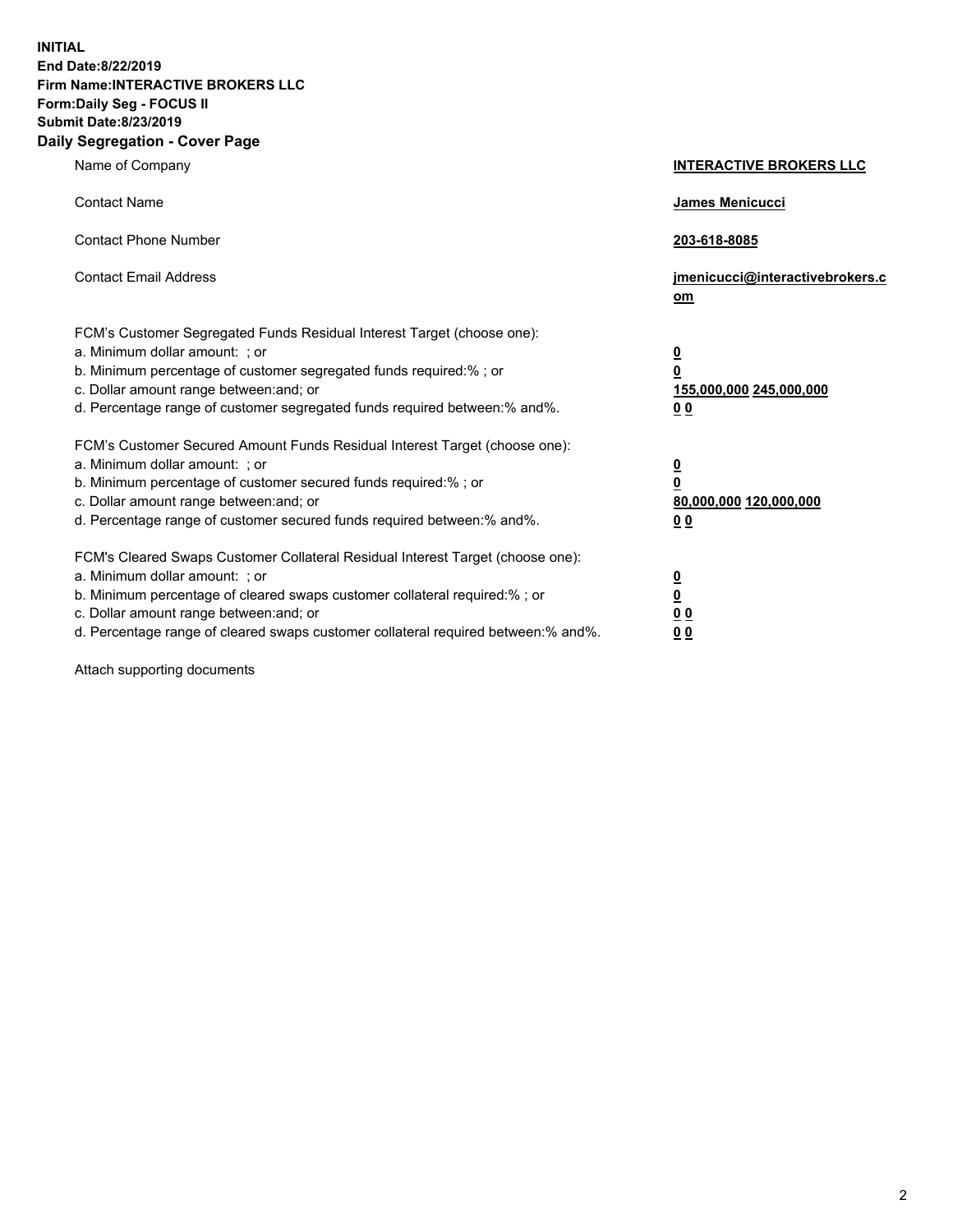## **INITIAL End Date:8/22/2019 Firm Name:INTERACTIVE BROKERS LLC Form:Daily Seg - FOCUS II Submit Date:8/23/2019 Daily Segregation - Secured Amounts**

|                | Daily Ocglegation - Occuled Aniounts                                                        |                                                            |
|----------------|---------------------------------------------------------------------------------------------|------------------------------------------------------------|
|                | Foreign Futures and Foreign Options Secured Amounts                                         |                                                            |
|                | Amount required to be set aside pursuant to law, rule or regulation of a foreign            | $0$ [7305]                                                 |
|                | government or a rule of a self-regulatory organization authorized thereunder                |                                                            |
| $\mathbf{1}$ . | Net ledger balance - Foreign Futures and Foreign Option Trading - All Customers             |                                                            |
|                | A. Cash                                                                                     | 479,504,698 [7315]                                         |
|                | B. Securities (at market)                                                                   | $0$ [7317]                                                 |
| 2.             | Net unrealized profit (loss) in open futures contracts traded on a foreign board of trade   | 16,201,579 [7325]                                          |
| 3.             | Exchange traded options                                                                     |                                                            |
|                | a. Market value of open option contracts purchased on a foreign board of trade              | 77,498 [7335]                                              |
|                | b. Market value of open contracts granted (sold) on a foreign board of trade                | -41,100 <sup>[7337]</sup>                                  |
| 4.             | Net equity (deficit) (add lines 1.2. and 3.)                                                | 495,742,675 [7345]                                         |
| 5.             | Account liquidating to a deficit and account with a debit balances - gross amount           | 6,757 [7351]                                               |
|                | Less: amount offset by customer owned securities                                            | 0 [7352] 6,757 [7354]                                      |
| 6.             | Amount required to be set aside as the secured amount - Net Liquidating Equity              | 495,749,432 [7355]                                         |
|                | Method (add lines 4 and 5)                                                                  |                                                            |
| 7.             | Greater of amount required to be set aside pursuant to foreign jurisdiction (above) or line | 495,749,432 [7360]                                         |
|                | 6.                                                                                          |                                                            |
|                | FUNDS DEPOSITED IN SEPARATE REGULATION 30.7 ACCOUNTS                                        |                                                            |
| $\mathbf{1}$ . | Cash in banks                                                                               |                                                            |
|                | A. Banks located in the United States                                                       | 79,232,162 [7500]                                          |
|                | B. Other banks qualified under Regulation 30.7                                              | 0 [7520] 79,232,162 [7530]                                 |
| 2.             | Securities                                                                                  |                                                            |
|                | A. In safekeeping with banks located in the United States                                   | 462,133,125 [7540]                                         |
|                | B. In safekeeping with other banks qualified under Regulation 30.7                          | 0 [7560] 462,133,125 [7570]                                |
| 3.             | Equities with registered futures commission merchants                                       |                                                            |
|                | A. Cash                                                                                     | $0$ [7580]                                                 |
|                | <b>B.</b> Securities                                                                        | $0$ [7590]                                                 |
|                | C. Unrealized gain (loss) on open futures contracts                                         | $0$ [7600]                                                 |
|                | D. Value of long option contracts                                                           | $0$ [7610]                                                 |
|                | E. Value of short option contracts                                                          | 0 [7615] 0 [7620]                                          |
| 4.             | Amounts held by clearing organizations of foreign boards of trade                           |                                                            |
|                | A. Cash                                                                                     | $0$ [7640]                                                 |
|                | <b>B.</b> Securities                                                                        | $0$ [7650]                                                 |
|                | C. Amount due to (from) clearing organization - daily variation                             | $0$ [7660]                                                 |
|                | D. Value of long option contracts<br>E. Value of short option contracts                     | $0$ [7670]                                                 |
| 5.             |                                                                                             | 0 [7675] 0 [7680]                                          |
|                | Amounts held by members of foreign boards of trade<br>A. Cash                               | 61,695,142 [7700]                                          |
|                | <b>B.</b> Securities                                                                        | $0$ [7710]                                                 |
|                | C. Unrealized gain (loss) on open futures contracts                                         | 12,826,264 [7720]                                          |
|                | D. Value of long option contracts                                                           | 77,498 [7730]                                              |
|                | E. Value of short option contracts                                                          | <mark>-41,100</mark> [7735] <mark>74,557,804</mark> [7740] |
| 6.             | Amounts with other depositories designated by a foreign board of trade                      | 0 [7760]                                                   |
| 7.             | Segregated funds on hand                                                                    | $0$ [7765]                                                 |
| 8.             | Total funds in separate section 30.7 accounts                                               | 615,923,091 [7770]                                         |
| 9.             | Excess (deficiency) Set Aside for Secured Amount (subtract line 7 Secured Statement         | 120,173,659 [7380]                                         |
|                | Page 1 from Line 8)                                                                         |                                                            |
| 10.            | Management Target Amount for Excess funds in separate section 30.7 accounts                 | 80,000,000 [7780]                                          |
| 11.            | Excess (deficiency) funds in separate 30.7 accounts over (under) Management Target          | 40,173,659 [7785]                                          |
|                |                                                                                             |                                                            |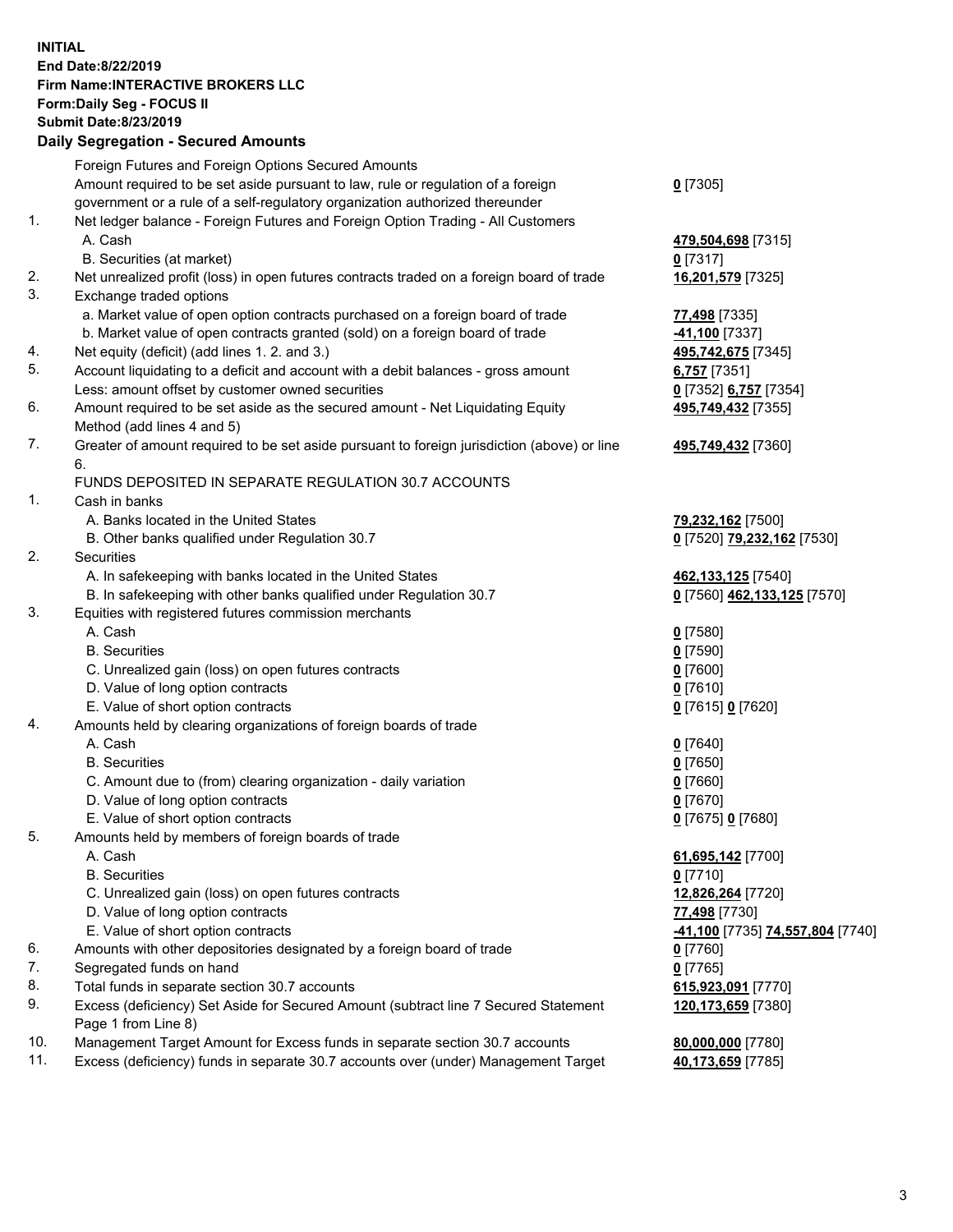**INITIAL End Date:8/22/2019 Firm Name:INTERACTIVE BROKERS LLC Form:Daily Seg - FOCUS II Submit Date:8/23/2019 Daily Segregation - Segregation Statement** SEGREGATION REQUIREMENTS(Section 4d(2) of the CEAct) 1. Net ledger balance A. Cash **4,199,085,737** [7010] B. Securities (at market) **0** [7020] 2. Net unrealized profit (loss) in open futures contracts traded on a contract market **-119,332,510** [7030] 3. Exchange traded options A. Add market value of open option contracts purchased on a contract market **245,857,022** [7032] B. Deduct market value of open option contracts granted (sold) on a contract market **-261,324,802** [7033] 4. Net equity (deficit) (add lines 1, 2 and 3) **4,064,285,447** [7040] 5. Accounts liquidating to a deficit and accounts with debit balances - gross amount **1,220,781** [7045] Less: amount offset by customer securities **0** [7047] **1,220,781** [7050] 6. Amount required to be segregated (add lines 4 and 5) **4,065,506,228** [7060] FUNDS IN SEGREGATED ACCOUNTS 7. Deposited in segregated funds bank accounts A. Cash **963,975,269** [7070] B. Securities representing investments of customers' funds (at market) **1,982,406,415** [7080] C. Securities held for particular customers or option customers in lieu of cash (at market) **0** [7090] 8. Margins on deposit with derivatives clearing organizations of contract markets A. Cash **6,810,736** [7100] B. Securities representing investments of customers' funds (at market) **1,343,202,287** [7110] C. Securities held for particular customers or option customers in lieu of cash (at market) **0** [7120] 9. Net settlement from (to) derivatives clearing organizations of contract markets **-14,434,248** [7130] 10. Exchange traded options A. Value of open long option contracts **246,406,150** [7132] B. Value of open short option contracts **-261,944,600** [7133] 11. Net equities with other FCMs A. Net liquidating equity **0** [7140] B. Securities representing investments of customers' funds (at market) **0** [7160] C. Securities held for particular customers or option customers in lieu of cash (at market) **0** [7170] 12. Segregated funds on hand **0** [7150] 13. Total amount in segregation (add lines 7 through 12) **4,266,422,009** [7180] 14. Excess (deficiency) funds in segregation (subtract line 6 from line 13) **200,915,781** [7190] 15. Management Target Amount for Excess funds in segregation **155,000,000** [7194]

16. Excess (deficiency) funds in segregation over (under) Management Target Amount Excess

**45,915,781** [7198]